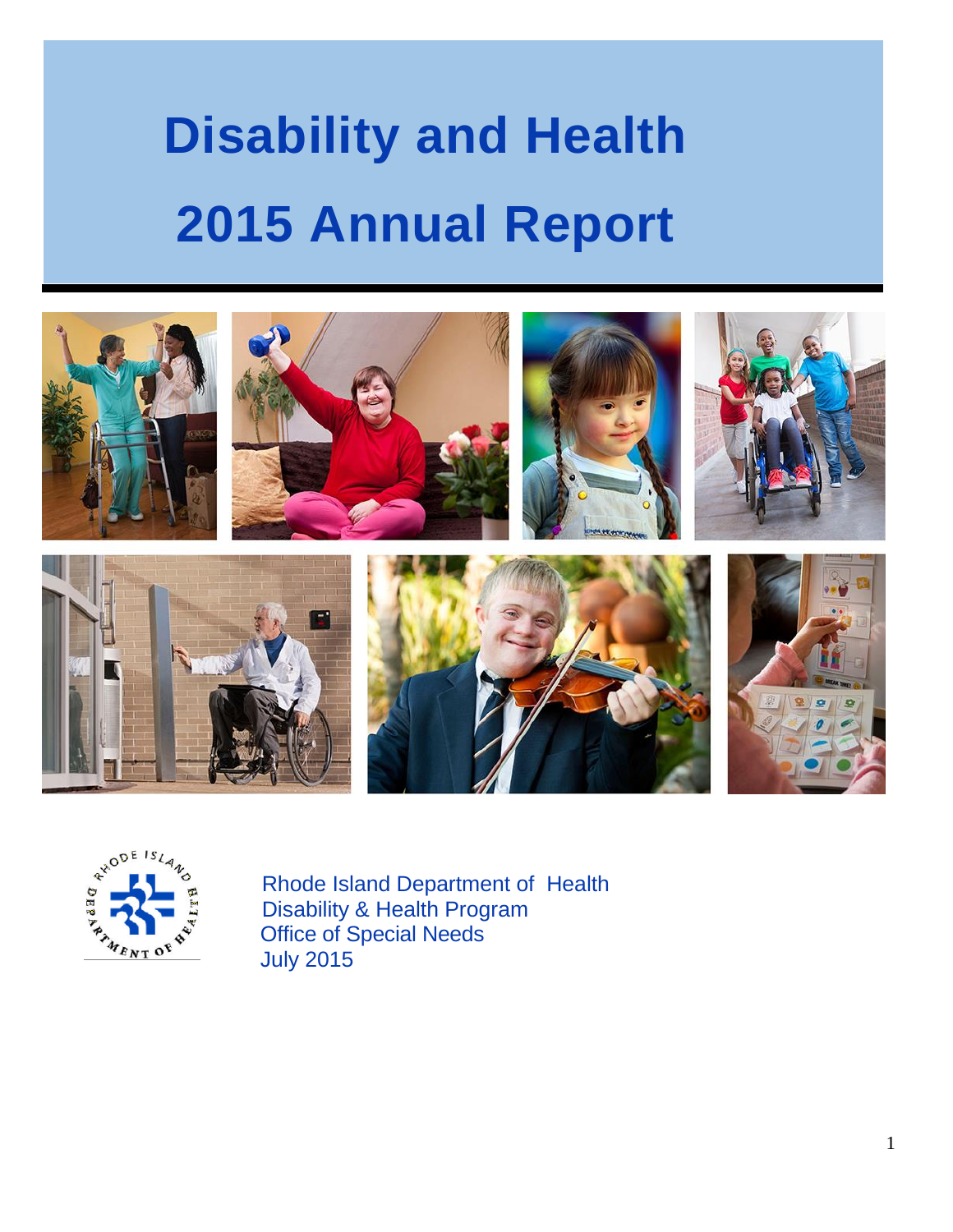# **Disability & Health Team**

Deborah Garneau, MA, Chief, Office of Special Needs Colleen Polselli, BA / BS, Manager, Disability & Health Carmen Boucher, Program Assistant, Disability & Health Elisabeth Becker, MPH, Evaluator, Health Disparities & Access to Care Kathleen Kuiper, RIPIN Resource Coordinator, Office of Special Needs Pauline Thompson, RIPIN Youth Resource Specialist Deborah Golding, Coordinator, CYSHCN Systems Integration Ester Rivera, RIPIN Program Manager, Resource Specialists Beth Langlois, RIPIN Trainer, Adolescents Healthy Lifestyles Joseph Bagliaga, RIPIN Youth Resource Specialist

Disability & Health Program; Office of Special Needs Health Disparities & Access to Care Team, Division of Community, Family Health & Equity

## **Contact**

For further information about Rhode Island Department of Health's Disability & Health Program, contact Colleen Polselli, email: [colleen.polselli@health.ri.gov;](mailto:colleen.polselli@health.ri.gov;) phone: 401-222-4615

## **Acknowledgments**

This publication was supported by CDC Cooperative Agreement Number 5U59DP000944. Its contents are solely the responsibility of the authors and do not necessarily represent the official views of the Centers for Disease Control and Prevention.

# **Table of Contents**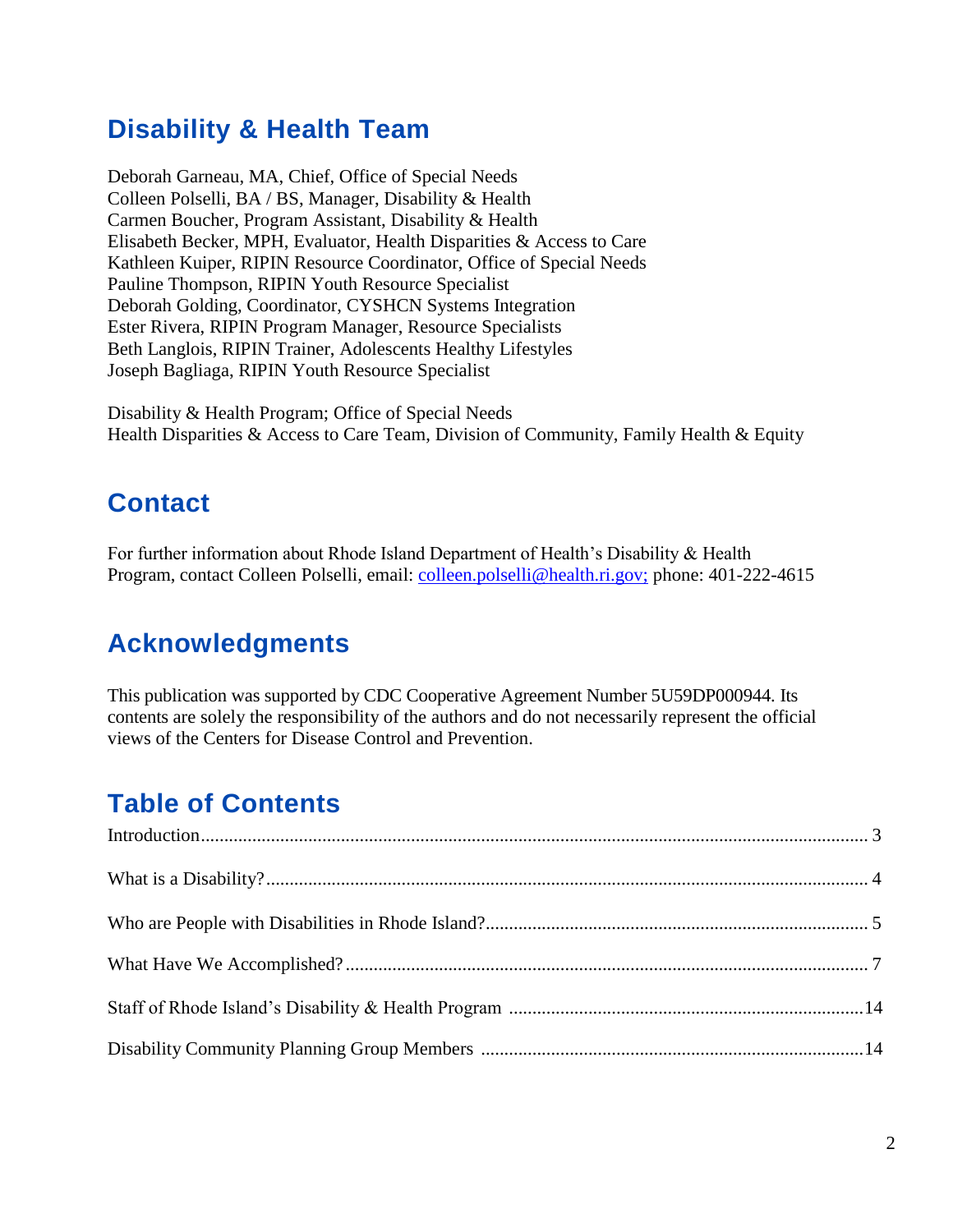## **Introduction**

The Rhode Island Department of Health (HEALTH) is a diverse and interactive state agency with broad-ranging public health responsibilities whose primary mission is to prevent disease, and protect and promote the health and safety of the people of Rhode Island. While communicable disease control, vital records, environmental health and other functions carry on Rhode Island's public health traditions established over 150 years ago, newer and equally important faction's of today's public health landscape provide greater opportunities for HEALTH to carry out its mission and to reach its vision: *All people in Rhode Island will have the opportunity to live a safe and healthy life in a safe and healthy community.*

HEALTH's Division of Community Family Health and Equity (DCFHE) aims to achieve health equity for all populations, through eliminating health disparities, assuring healthy child development, preventing and controlling disease and disability, and working to make the environment healthy. The Division's six teams (Health Disparities and Access to Care; Healthy Homes and Environment; Chronic Care and Disease Management; Health Promotion and Wellness; Perinatal, Early Childhood, and Adolescent Health; Preventative Services and Community Practices) promote synergy, collaboration, and coordination among programs with the goal of achieving health equity. The Health Disparities and Access to Care Team within DCFHE, is organized to address populations experiencing health disparities as a result of race or ethnicity, education, gender, sexual orientation, language, disability status, geographic location or any combination of these characteristics.

HEALTH's Disability and Health Program (DHP), based within the Health Disparities and Access to Care Team, has been charged with facilitating the promotion of health and wellness of Rhode Islanders with special needs, disabilities and chronic conditions along with reducing health disparities between Rhode Islanders with disabilities and Rhode Islanders without disabilities. With a grant from the federal Centers for Disease Control and Prevention (CDC) and Title V, Maternal and Child Health funds from the federal Department of Health and Human Services, the DHP has initiated several efforts under its charge including reinforced policy and sustainability; health promotion; and emergency preparedness.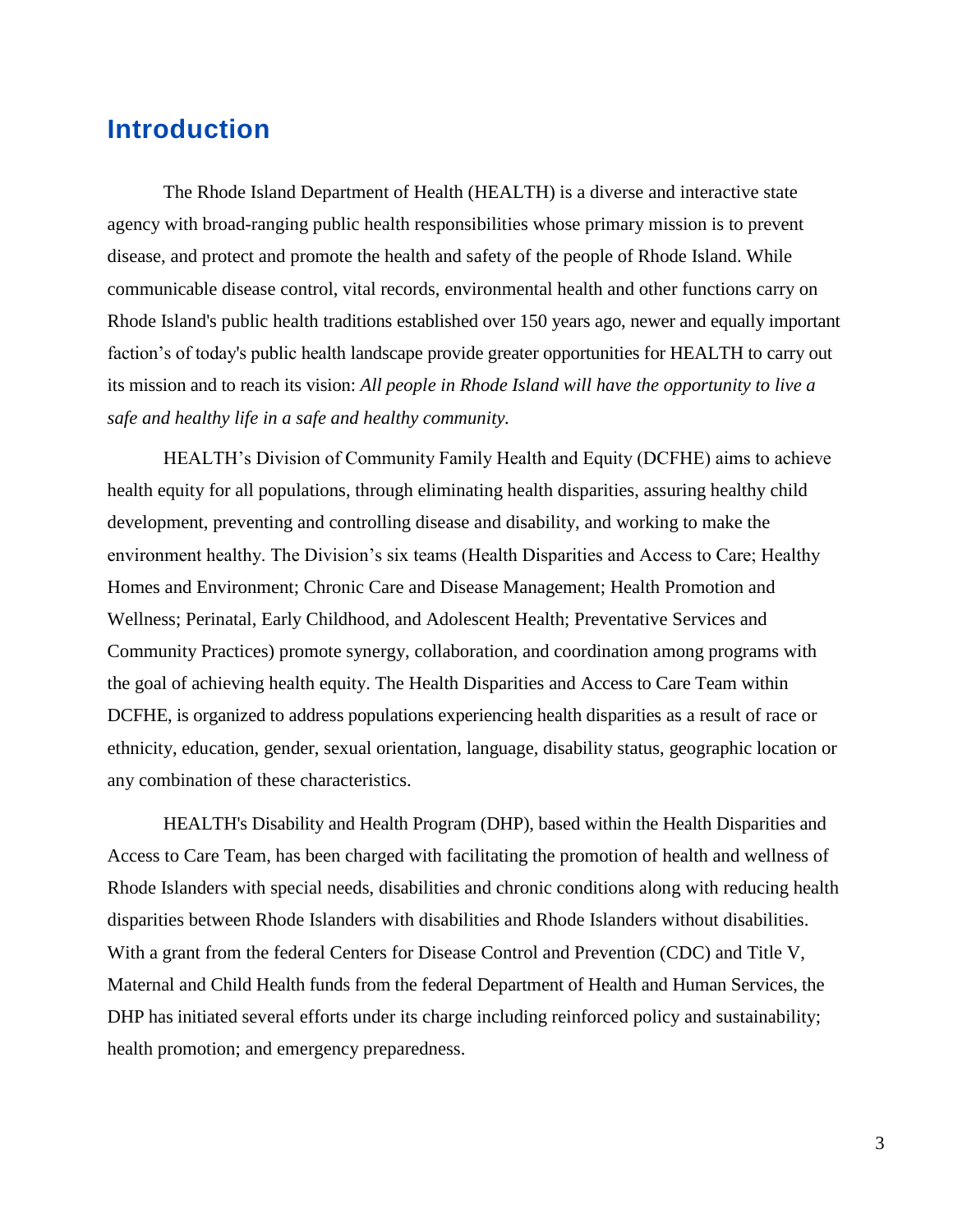#### **What is a Disability?**

The World Health Organization (WHO) characterizes "Disability" as an umbrella term for impairments, activity limitations or participant restrictions<sup>1</sup>. An impairment is a problem in body function or structure; an activity limitation is a difficulty encountered by an individual in executing a task or action; while a participation restriction is a problem experienced by an individual in involvement in life situations<sup>1</sup>. Disability is thus not just a health problem. It is a complex phenomenon, reflecting the interaction between features of a person's body and features of the society in which he or she lives<sup>1</sup>. Disabilities can affect people in different ways, even when one person has the same type of disability as another person.

Many survey tools use multiple questions to examine disability status and these questions can vary depending on the data source. The Behavioral Risk Surveillance System  $(BRFSS)^2$ considers an individual to have a disability if the respondent answers yes to either of the following self-reported questions "Are you limited in any way in any activities because of physical, mental or emotional problems?" and/or "Do you now have any health problem that requires you to use special equipment, such as a cane, a wheelchair, a special bed, or a special telephone?" The Youth Risk Behavioral System (YRBS)<sup>3</sup> classifies public high school students as having a disability if they respond yes to either of the following self-reported questions "Do you have any physical disabilities or long-term health problems? (Long-term means 6 months or more)" and/or "Do you have any long-term emotional problems or learning disabilities? (Long-term means 6 months or more)"

#### **Who are People with Disabilities<sup>4</sup> in Rhode Island?**

The DHP uses resources from Rhode Island's BRFSS<sup>5</sup> and  $YRBS<sup>6</sup>$  to monitor the prevalence and trends of disabilities, identify populations at risk, measure health disparities between Rhode Islanders with and without disabilities and develop programs with appropriate evaluation measures.

 $\overline{a}$ 

 $1$  WHO (2000). International classification of functioning, disability and health. WHO:Geneva <sup>2</sup> <http://www.cdc.gov/brfss/>

<sup>&</sup>lt;sup>3</sup> <http://www.cdc.gov/yrbs/>

<sup>&</sup>lt;sup>4</sup> The following sections will abbreviate People with Disabilities as "PWD" and People without Disabilities as "PWOD"

<sup>&</sup>lt;sup>5</sup> http://www.health.ri.gov/publications/databriefs/2013DisabilityAndHealthAmongAdults18To64YearsOld.pdf

<sup>&</sup>lt;sup>6</sup> http://www.health.ri.gov/publications/databriefs/2013DisabilityAndHealthAmongHighSchoolStudents.pdf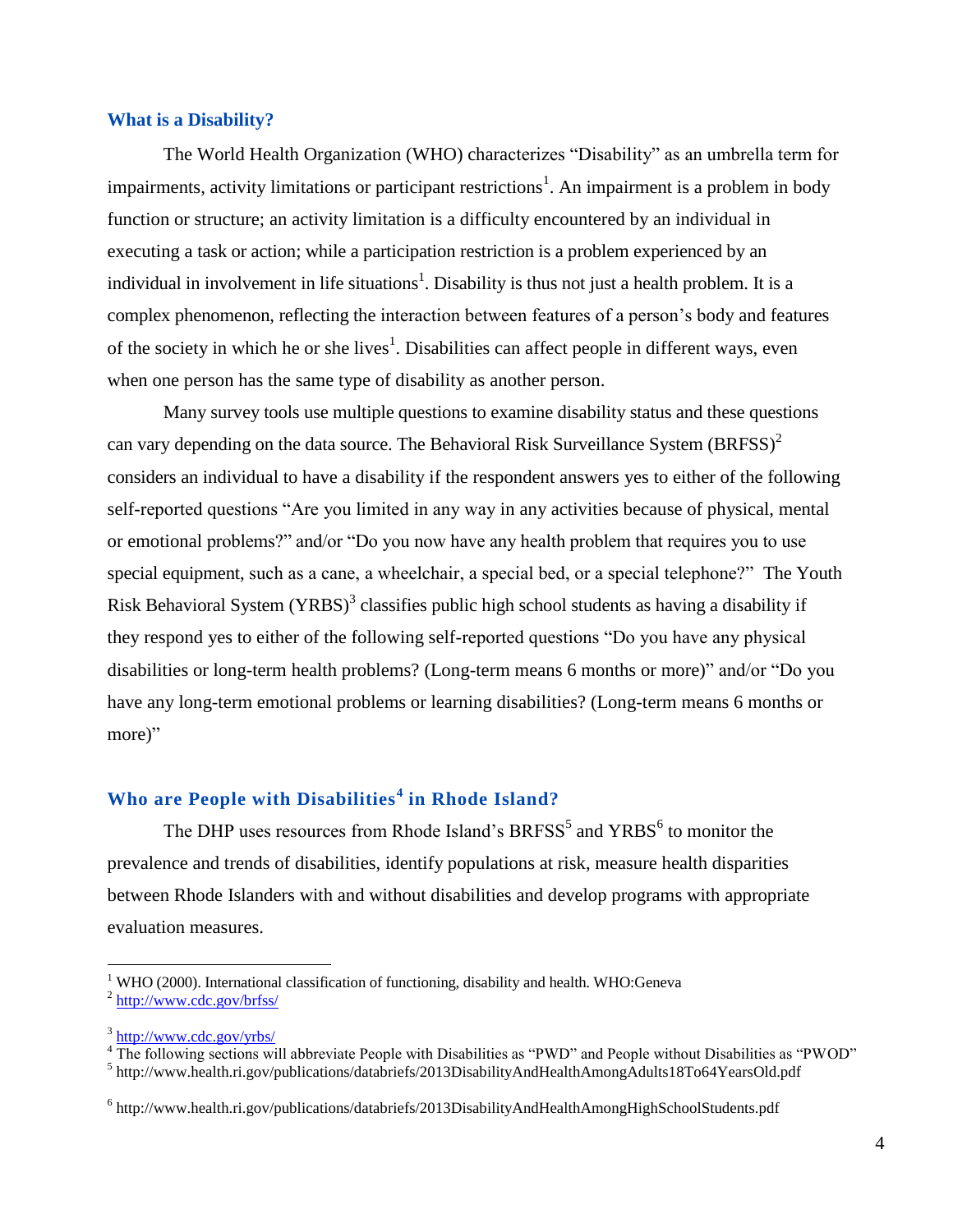Table 1 presents Demographic Characteristics among Rhode Island Adults (Ages 18-64) with Disabilities in 2013. Overall 19 % of Rhode Islanders reported having a disability. Males and females experience disability at almost equal rates (19 % male vs. 20% female). Disability status among veterans was 26% compared to non-veterans at 19%. PWD represent 20% of the white, non-Hispanics, 14% of the Black, non-Hispanics, 17% of Hispanics and 20% of other, non-Hispanic populations. Most PWD completed high school or less (25%), followed by completed some college (18%) and college graduates (13%). Annual household incomes below \$25,000 were most prevalent (33%), followed by household incomes \$25,000 to \$49,999 (18%) and lastly household incomes \$50,000 and above (12%) for PWD.

Data suggest that disparities exist between Rhode Island adult PWD and PWOD in the areas of health risks and behaviors, prevention and screenings, general health conditions, and chronic conditions. For health risks and behaviors, PWD are more likely to be obese (37%), defined as a BMI ≥30, than PWOD (25%) and live sedentary life styles, defined as no physical activity in past 30 days, (36% vs. 22%). Unfortunately, a large disparity exists for smoking status with PWD being more than twice as likely to currently smoke as PWOD (35% vs. 16%). For prevention and screening indicators PWD are not more likely to not see a doctor due to cost (29% vs. 12%). Many of the largest disparities exist for indicators of general health and chronic conditions. PWD are six times as likely to report that there general health is fair or poor (44% vs. 7%). PWD are also much more likely to report being mentally unhealthy (35% vs. 7%) than PWOD. PWD are also more likely to suffer from coronary heart disease (6% vs. 1%), asthma (24% vs. 8%) and diabetes (15% vs. 4%).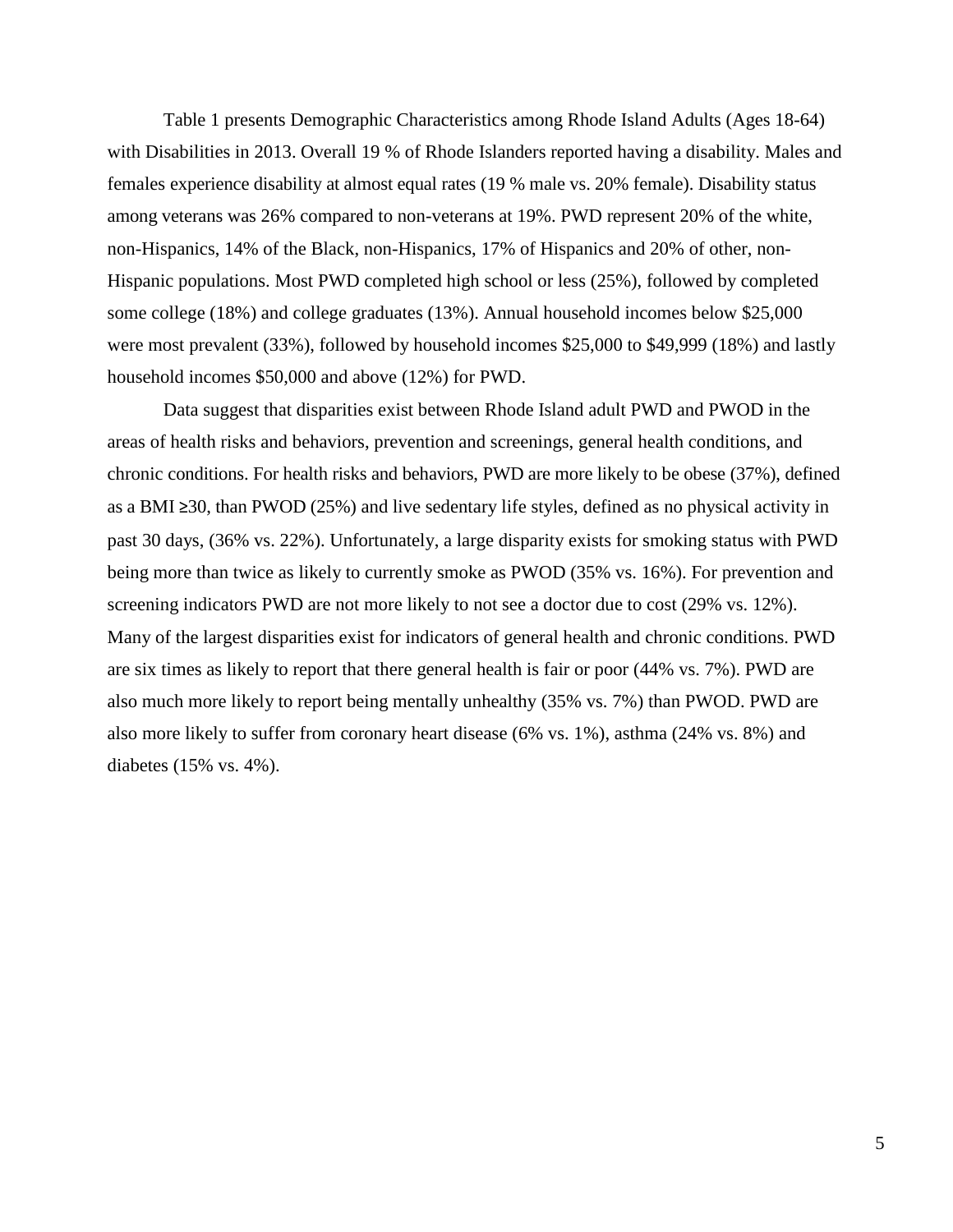|  |  | Table 1. Demographic Characteristics among Rhode Island Adults (Ages 18-64) with Disabilities in 2013 |
|--|--|-------------------------------------------------------------------------------------------------------|
|  |  |                                                                                                       |

| <b>Demographic Characteristic</b> | <b>People with Disabilities</b> |
|-----------------------------------|---------------------------------|
| Overall                           | 19%                             |
| Age                               |                                 |
| 18-24 years                       | 13%                             |
| 25-44 years                       | 16%                             |
| 45-64 years                       | 25%                             |
| Sex                               |                                 |
| Male                              | 19%                             |
| Female                            | 20%                             |
| Race/Ethnicity                    |                                 |
| White, non-Hispanic               | 20%                             |
| Black, non-Hispanic               | 14%                             |
| Hispanic                          | 17%                             |
| Other, non-Hispanic               | 20%                             |
| Veteran Status                    |                                 |
| Veteran                           | 26%                             |
| Non-veteran                       | 19%                             |
| <b>Educational Level</b>          |                                 |
| High school or less               | 25%                             |
| Some college                      | 18%                             |
| Graduated college                 | 13%                             |
| Annual household income           |                                 |
| $<$ \$25,000                      | 33%                             |
| \$25,000 to \$49,000              | 18%                             |
| $$50,000+$                        | 12%                             |

Source: 2013 Rhode Island Behavioral Risk Factor Survey

In 2013 21% of Rhode Island public high school students had a disability. Students with disabilities engaged in more risk behaviors than their peers without a disability. Like adults with disabilities students with disability are more likely to get less exercise than their peers without disabilities (59% vs. 52%). Students with a disability were more likely to report being sexually active (33% vs. 23%), alcohol drinking (41% vs. 29%), using marijuana (31% vs. 22%), being bullied at school (33% vs. 13%), being electronically bullied (27% vs. 10%), physical fighting (27% vs. 16%) and having poor grades (42% vs. 23%) than their peers without a disability.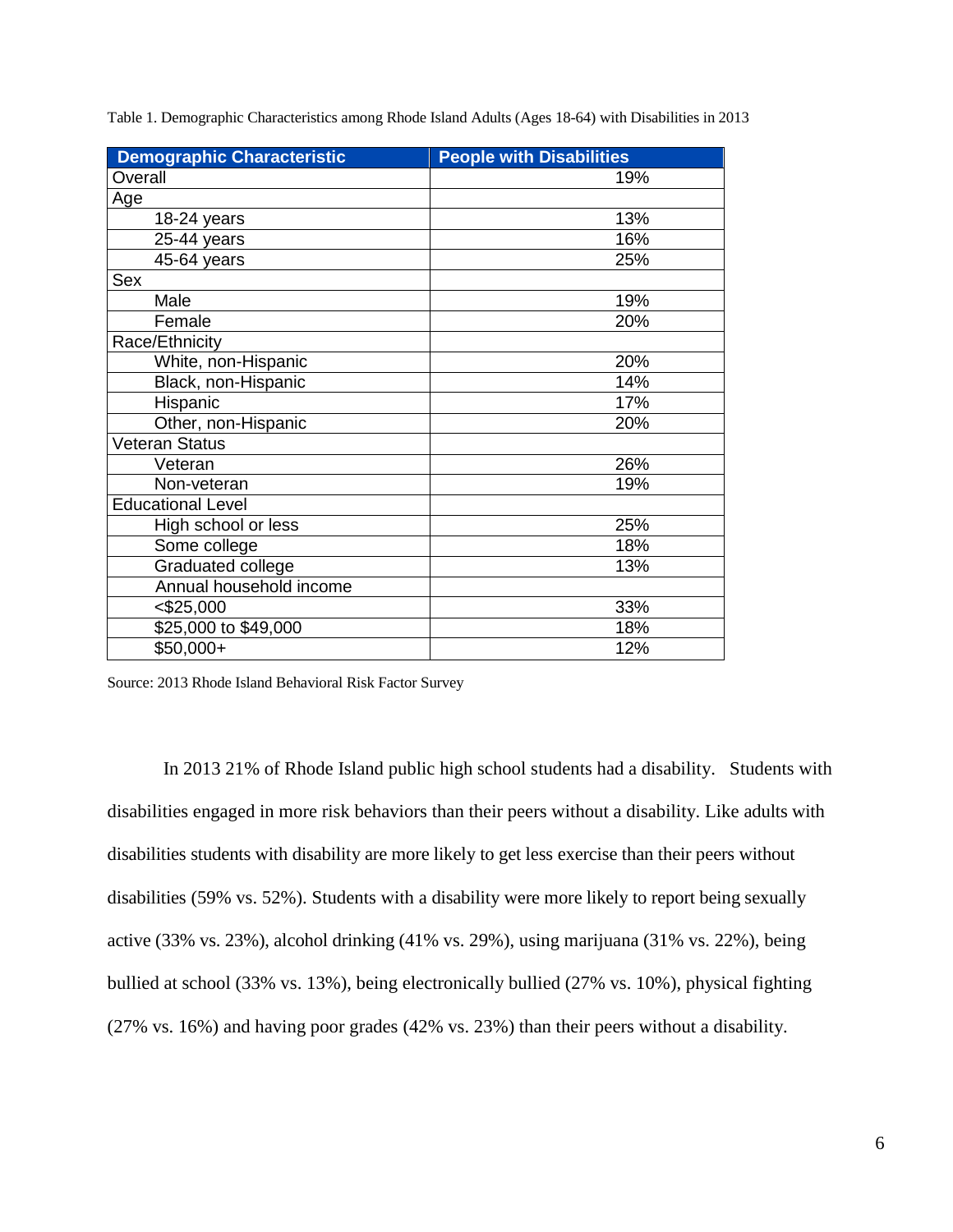## **What Have We Accomplished?**

During this reporting period, HEALTH's DHP has been successful in working toward achieving goals that address the needs of individuals with special needs, disabilities, and chronic conditions through collaborative efforts with other Department health promotion programs and community partners. Major accomplishments resulting from these collaborations include: the development of an on-line statewide accessibility resource guide for health and wellness activities (Accessible RI), incorporation of the unique needs of people with disabilities (PWD) in all HEALTH Strategic Plans, and development of HEALTH's Chronic Condition Education  $\&$ Self-Management Programs for community participation. Implementation of a Department wide policy for the use of images of PWD in all HEALTH communication materials has been significant in changing perceptions regarding opportunities to promote disabilty inclusion in all aspects of community living. Disability issues have been brought to the forefront through the implementation of representation of the disability population on all statewide committees addressing issues of disability significance. Efforts to increase the health and wellness of youth and young adults with disabilities were addressed through the facilitation of the Healthly Lifestyles evidenced-based curriculum within educational settings througout the state and a collaboration with the RI Department of Labor and Training to provide a youth summer workshop. Other youth related health and wellness opportunities have emerged from RI's Dare to Dream (D2D) initiative (including an annual youth conference) and other resulting school related youth empowerment and leadership initiatives. Emergency Preparedness education relating to preparedness and individualized planning to meet the unique needs of PWD was provided through expansive community outreach and the facilitation of statewide planning workshops.

Relationships with partner state agencies, contractural partners and other communitybased partners such as the Disability Community Planing Group (DCPG) has and continues to provide assistance to the DHP regarding the implementation, monitoring and evaluation of grant activities as deliniated in *Rhode Island's Plan for the Health and Wellness of Rhode Islanders with Disabilities.* 

HEALTH is committed to addressing health disparities as a result of disability and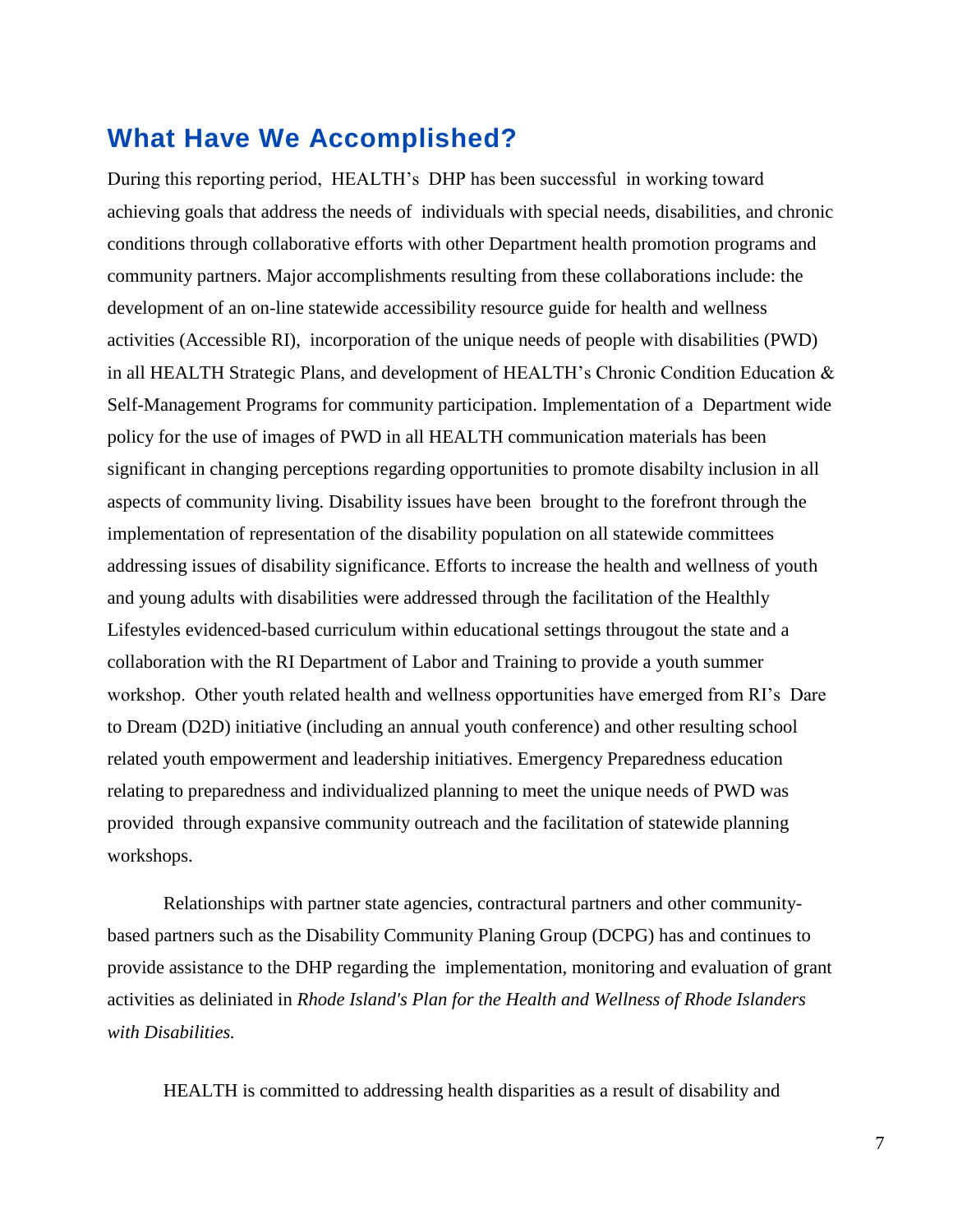committed to having the unique needs of people with disabilities represented on **Statewide Committees**, including the following: Americorp Inclusion Advisory Committee, Joint Legislative Commission Addressing the Quality of Life of People Living with Autism in RI, CEDARR Interdepartmental Team, Community Health Worker Association of RI, Child Welfare System of Care Expansion Advisory Committee, Family Voices Leadership Team, Global Waiver Taskforce, Governor's Council on Behavioral Health, Governor's Commission on Disabilities, Interagency Coordinating Council, Cross-Disabilities Coalition, NHPRI CYSHCN Advisory Committee, Asthma Control Coalition, Youth Suicide Prevention Committee, RI Council for Assistive Technology, RI Special Education Advisory Committee, RI Transition Council, Statewide Family Community Advisory Committee, Association of Maternal and Child Health Programs, Region 1 Maternal and Child Health Network, Leadership Institute of CYSHCN Directors, State Title V Transition Planning Group, Emergency Management Advisory Committee, Collaborative for Health Equity and Wellness, Children's Behavioral Health Coalition, Employment First Advisory Committee, Developmental Disabilities Council, Dare to Dream Advisory Committee, Youth Act, Youth Advisory Committee, Preconception Health Advisory Committee, and Community Health Network.

The Commission for Health Advocacy and Equity is a legislatively mandated group that advises the Director of Health regarding issues of racial, ethnic, cultural or socio-economic health disparities and on state polices that influence the health of communities experiencing preventable differences in health status. The 2015 legislative report includes recommendations for improving systems for collecting health disparities data including that all data sets and surveys should include **disability status** as a standard demographic variable. Analyses should always stratify by disability status as people with disabilities often represent a disparity population. Of the health outcomes analyzed across various social determinants large disparities were found for people with disabilities in adult obesity, adult diabetes, age-adjusted hypertension, age-adjusted heart disease, dental visits (in past year) and adults who lost six or more teeth. The disparities among people with disabilities compared to people without disabilities were often larger than the disparities seen across other social determinants including race, ethnicity and income.

The DHP has joined the several newly formed **Employment First Workgroups** that resulted from the Department of Justice Consent Decree with the State of Rhode Island. DHP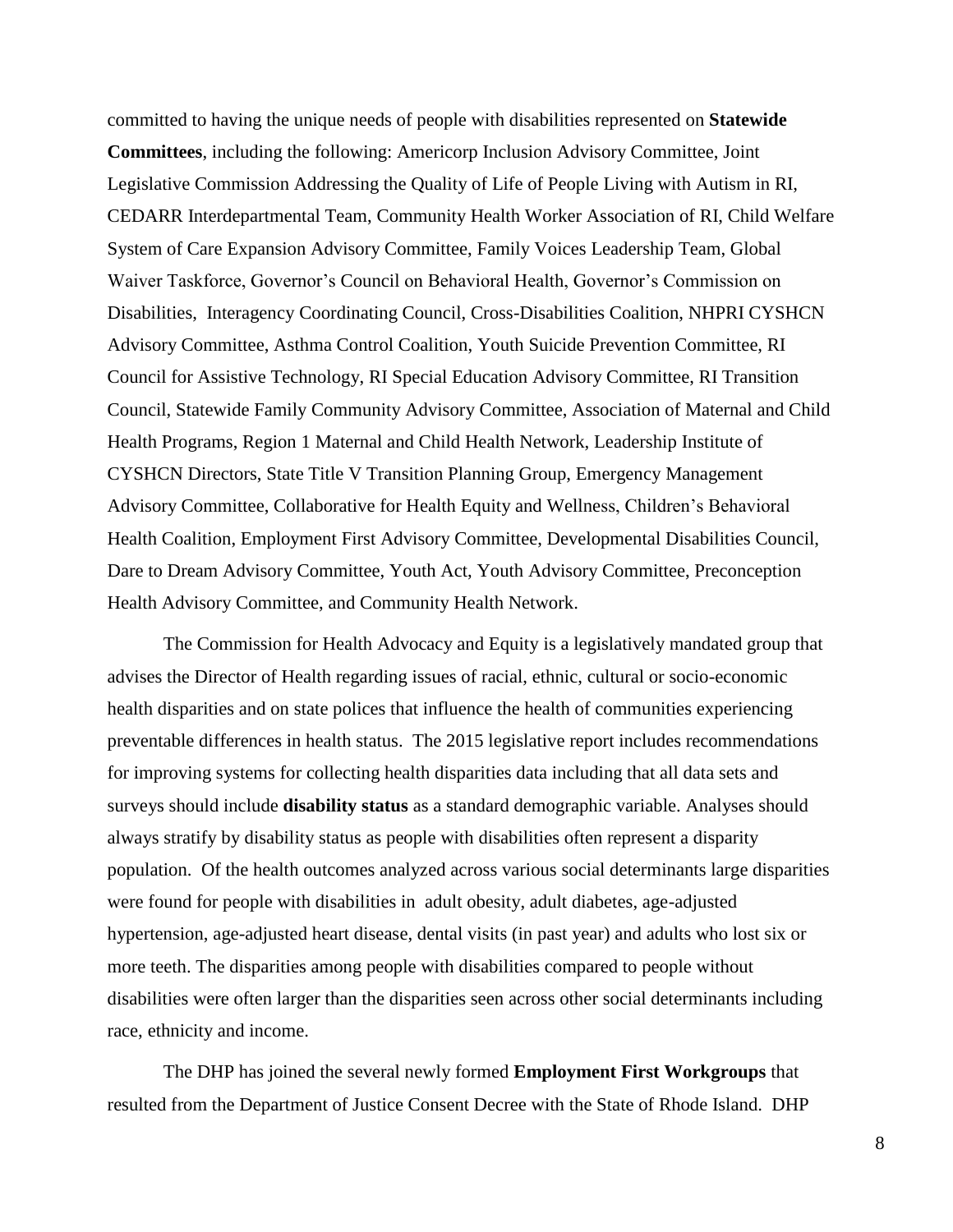staff are represented on the Developmental Disabilities Advisory Workgroup, the Behavioral Health Advisory Committee and the Vision Quest Payment Reform Employment First Advisory Committee. DHP staff champion the health and wellness and integration of people with disabilities throughout consent decree implementation conversations.

DHP **outreach and education** was provided to RI community through attending nine conferences, reaching over 1800 people; over 200 disability-related informational meetings with community partners. DHP shared information and resources including: Healthy lifestyles; Community Health Network; CDC Information for Health Care Providers: How to include People with Disabilities; CDC PWD Tips for Health Living; CDC Healthy Weight and Obesity Prevention in Schools at the following Statewide / National Conferences: 1) Autism Project National Speaker Conference, 2) Temas Familiares (Parenting Matters – Spanish Conference), 3) RI Student Assistance Services Conference – Teens on the Edge, 4) Power Up, 5) Parent Secondary Transition Conference, 6) Oral Health Summit, 7) Flames of Hope for Breast Cancer Awareness, 8) TechACCESS of Rhode Island, 9) South West Conference on Disabilities, and 10) Brain Injury Association Conference.

The DHP is an active participant in HEALTH's **Community Health Network** that is a collaborative of health and wellness programs within the Division of Community, Family Health, and Equity and community agencies serving individuals with chronic conditions. The committee developed the Chronic Condition Education & Self-Management Program of evidence-based courses and services intended to equip people in managing their disability or chronic condition. The DHP contracted with the state's two independent living centers to promote enrollment of people with disabilities. More recently the DHP participated in a focus group with the Community Health Network providers on strategies to engage people with disabilities in health promotion courses. To date, the CHN has serviced 561 people with disabilities or chronic conditions from twenty-seven medical practices throughout the state.

The DHP has made **Healthy Lifestyles** workshops available to young adults with disabilities ages 14-26 since fall 2012. The DHP has trained eleven youth presenters, successfully provided ninety-four young adults with the sixteen hour workshop, and made over ten Healthy Lifestyles outreach informational presentations. During this reporting period, nine Healthy Lifestyles workshops were conducted with seven held in school transition programs and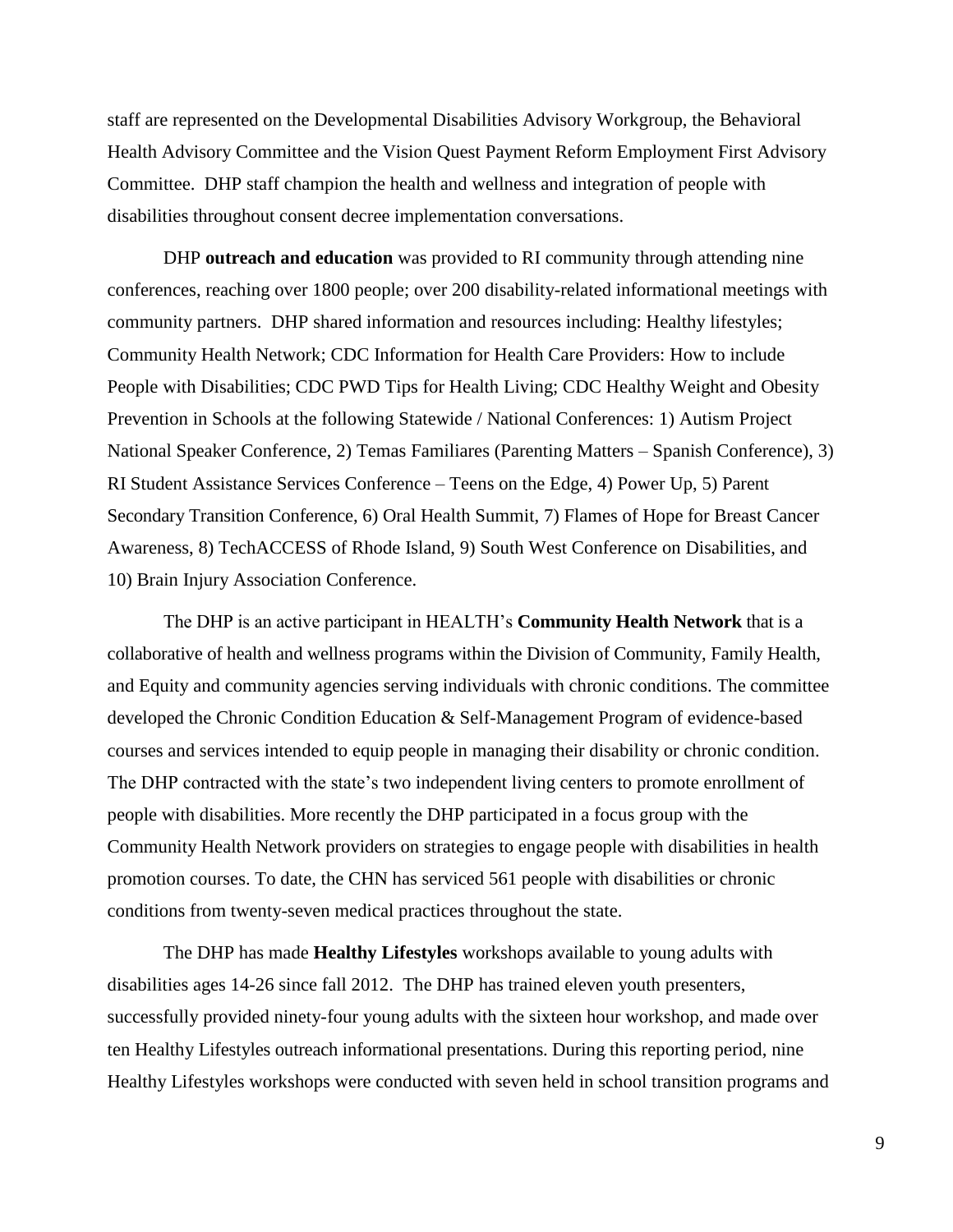two in community settings.

During the reporting period, Healthy Lifestyles was cross-walked with the Common Core Standards through the RI Department of Education in order to be eligible for **high school health credits**. The DHP worked with the Providence After School Alliance (PASA) to offer the Healthy Lifestyles Program to twelve high school students in Alvarez High School for credit.

The DHP continued to contract with Accessibility & Inclusion Consulting to conduct **accessibility assessments** and provide educational materials to licensed health care facilities that serve Rhode Islanders including people with special needs, disabilities, and chronic conditions. During this reporting period Accessibility & Inclusion Consulting has utilized university undergraduate students in nursing, physical therapy, occupational therapy and young adults with disabilities to conduct facility assessments statewide. Assessors complete training on ADA guidelines, universal design, and tax credits available for facility accomplishment of compliance requirements. Assessment evaluations are inputted into a data system maintained by Accessibility & Inclusion Consulting to provide an online searchable database. The database entitled *Accessible Healthcare Rhode Island* identifies the accessible features of Rhode Island's health care facilities to assist persons with special needs, disabilities, and chronic conditions in accessing needed medical services. To date, Accessibility and Inclusion Consulting has been successful in completing assessments for one hundred and fifty licensed health care facilities.

HEALTH's Director and DHP PI signed and distributed a correspondence to seventy-six licensed healthcare facilities in RI to remind them of their legal responsibilities to provide Accessible Health Care under Section 504 of the Rehabilitation Act of 1973, the Americans with Disabilities Act, RIGL Civil Rights of People with Disabilities, RIGL HIV/AIDS Discrimination Act, and RIGL Hotels and Public Places Discrimination Practices Prohibited. The letter provided local and national accessibility resources including Department of Justice, New England ADA Center, [disability.gov,](http://disability.gov/) RI's Governor's Commission on Disabilities, RI Commission on the Deaf and Hard of Hearing, and Accessible Healthcare Rhode Island.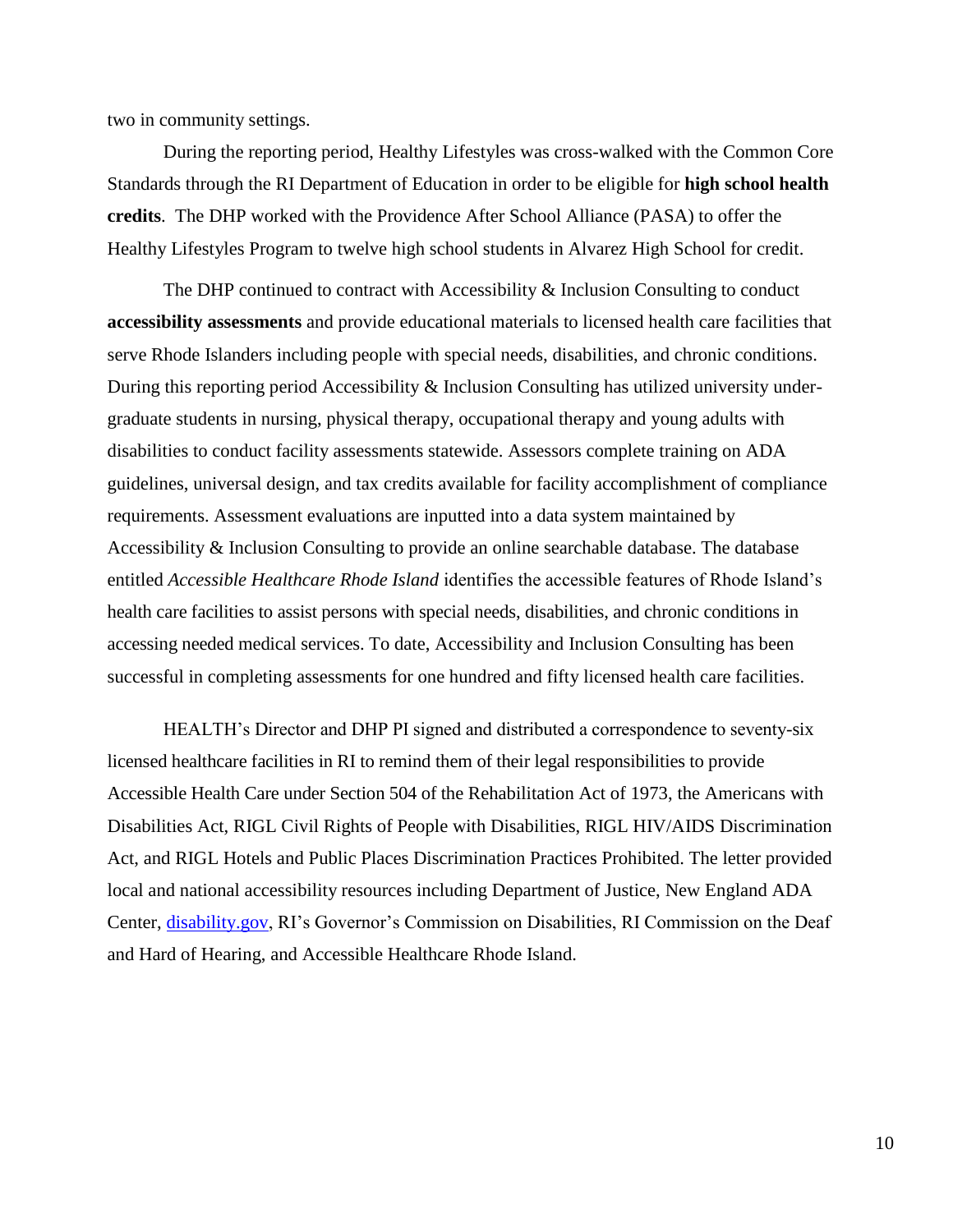#### **Emerging Initiative:**

#### **OSN Internship Program**

The Office of Special Needs offers an Internship Program for RI's transition aged students to assist in office based and entry-level work throughout the Department. Previous interns placed at HEALTH have been extremely helpful with tasks including mailings, filing, data entry, meetings preparation, outreach assistance, organizing, preparing health fair materials, and providing youth input.

#### **Who are the Interns?**

Interns are student of RI's Transition Academies and high schools, between the ages of 18 and 21 with various special needs. All interns are enrolled in vocational learning programs that include classroom instruction and community work placement. Each student has individual strengths and challenges and is matched with a program and position expectations. Many interns are looking for work exploration and experiences in the public health areas.

#### **Supporting the Interns:**

The goal of the work experience is to provide students with real world work experience, help the student identify work preferences and competencies, through 3 supported employment opportunities.

- Volunteer work experiences are for 6-8 weeks during the school year.
- Typically Wednesdays, Thursdays and Fridays during the hours of 9:00am-1:30pm or as needed.
- Interns receive the following supports as needed to meet the student's individual needs and skills development from their education program (i.e., Transition Academy or high school).
- The OSN administers the program and engages the HEALTH and educational staff in the following:
	- o Work to identify intern opportunities & assistance in preparing the job description
	- o Conduct student screening & shadowing opportunity
	- o Review workplace protocol including HEALTH orientation and confidentiality
	- o Gather paperwork (job descriptions, student resumes, orientation checklists, feedback forms)

#### **Early Success:**

Students participating in the OSN Internship Program have performed meaningful work throughout the Department of Health including Facility Licensing, Preconception Health, Facility Regulations, WIC, Family Visiting, Healthy Lifestyles, Laboratory, and Health Communications. Participating teachers have provided written testimony to the Rhode Island Department of Health, Disability and Health Program attesting to the benefits students received through experiencing the REAL LIFE WORKPLACE. In particular, teachers cited specific opportunities including the interview, orientation, program overview and HEALTH identification badge process. More importantly, teachers attested to the significant impacts on students' self-esteem, self-confidence, self-advocacy, and independent skills resulting from the internship experience.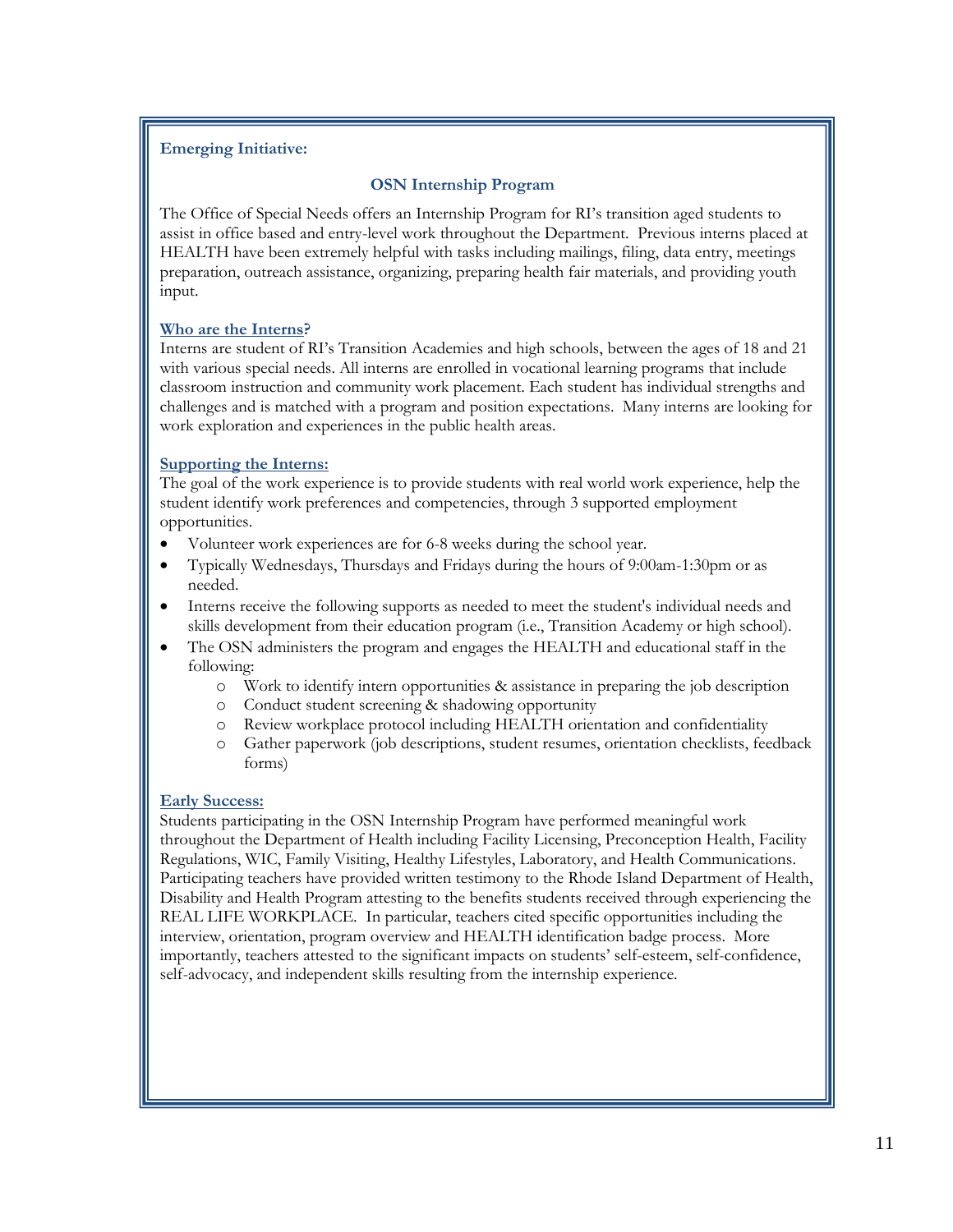The DHP contracted with the MS Dream Center to update **Accessible Rhode Island**, with support from the DHP, updated a guide for people with disabilities to recreation and wellness sites in RI. Sites include restaurants, parks, beaches, libraries, theaters, museums, and health and wellness facilities ranging from YMCAs and Boys and Girls Clubs to yoga studios. They had a highly successful re-launch event for the newly designed website for Accessible Rhode Island, [www.access-ri.org,](http://www.access-ri.org/) attended by elected officials, press and community members. There have been over 7,500 hits to the website since its launch in March 2014.

The DHP contracted with Accessible Rhode Island Project of the MS Dream Center on an **Accessible Mammography Project**. The MS Dream Center surveyed thirty of the state's thirty-four mammography facilities with a comprehensive accessibility survey, provided site specific feedback on accessibility and made the sites aware of modification assistance. This collaboration is helping to close the disparity gap among people with and without disabilities for receiving proper care. The accessible features of RI's Mammography sites are available at [www.access-ri.org.](http://www.access-ri.org/)

To date, DHP has incorporated the unique needs of PWD into the following HEALTH **Strategic Plans**: 2014 Tobacco Control Program, 2013-2018 Preconception Health Strategic Plan, 2013-2018 Rhode Island Cancer Prevention and Control Strategic Plan, 2011-2016 Preventing Violence and Injuries in Rhode Island, Breastfeeding Strategy for Action Plan Rhode Island State Plan 2014, and Reducing the Burden of Asthma in Rhode Island 2014–2019.

The DHP benefited from the resources and expertise of the **Childhood / Adolescent Immunization Program** through a presentation of vaccinate before you graduate to youth with disabilities being trained as "Youth Health Coaches". Since 2013 when the DHP, Immunization Program, and National Family Voices developed special materials to promote the safety and necessity of flu vaccine to children and youth with disabilities, these materials have been used in health promotion activities. The DHP and the Immunization program partnered throughout 2014 and 2015 to deliver STD prevention and the use of HPV to young adults with disabilities through RI's Transition Academies, Dare to Dream events, and Healthy Lifestyles courses.

The DHP participated in the **school nurse teacher's** state and regional conferences that had over 200 participants. Each participant received HEALTH resources on communicating with people with disabilities and the opportunity to operate a Healthy Lifestyles course in their school.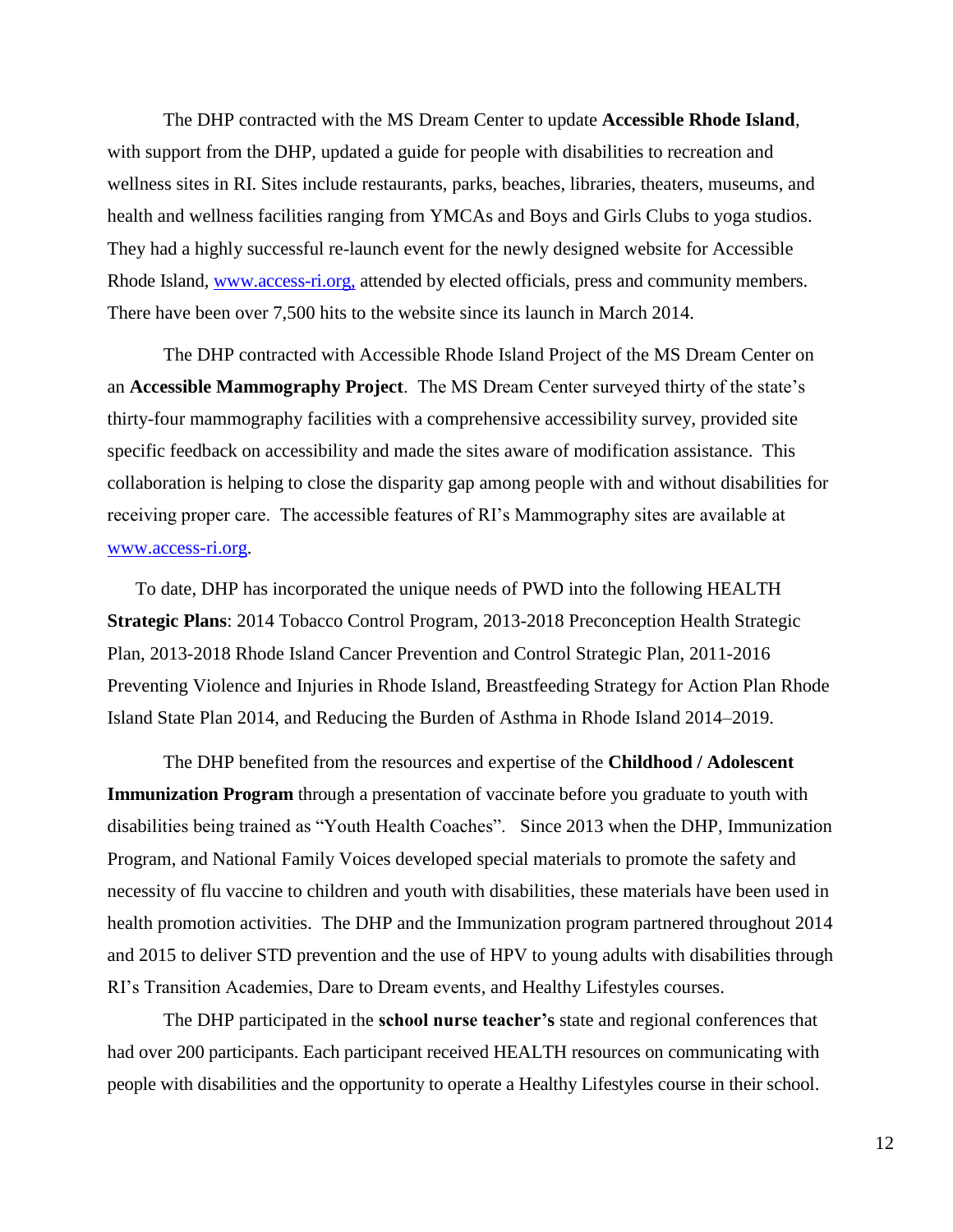The DHP partnered with the Governor's Commission on Disabilities in hosting community **Public Forums on the Concerns of People with Disabilities and their Families** throughout the State. These annual forums are an opportunity for ALL people with disabilities and their families to voice their concerns. A panel of representatives from state agencies and community-based organizations will be present at each of the forums to listen to the concerns of attendees. Information provided through the forums is shared with state department leadership and informs legislative initiatives of the Governor's Commission on Disabilities.

DHP worked with the Center for Public Health Communication to modify its **images policy** to include the following: "It is important to include images of persons with a variety of disabilities in HEALTH communications. Persons with disabilities can include: blind / visually impaired; person who uses a wheelchair; person with autism; person of short stature; person with Down Syndrome; person who is deaf; person with physical disability. Whenever possible, images should demonstrate positive health behaviors and positive, non-stereo typical images of people with disabilities." The DHP purchased professional quality images of PWD for HEALTH's library of stock images and will consult on image selection. HEALTH's images policy is in the process of being shared with other state department directors, public health staff and interns as a core equity competency and serves as an illustration of HEALTH's efforts in addressing CLAS (Cultural and Linguistic Appropriate Standards). In the reporting period, the following documents were created by HEALTH incorporating images of PWDs:

- 2014 Rhode Island Pregnancy Risk Assessment Monitoring System Data Book
- 2015 Climate Change and Health Resiliency Report
- 2014 Affordable Health Services for You and Your Family
- Rhode Island Dental Safety Net Report 2014
- First Connections... Support and services to help you and your baby get off to a great start, 8/2014
- Rhode Island Resource Guide for Families of Children who are Deaf or Hard of Hearing, updated 2014
- Rhode Island Department of Health, Office of Special Needs Brochure, 10/2014
- Rhode Island Primary Care Trust, 10/2014
- Brochure: RI Special Needs Emergency Registry Birth Defects Data Book 2014
- Kidsnet Databook 2015
- WIC Brochures: Free Medical Services and health Programs for Women, WIC for Kids, WIC for Pregnant and Breastfeeding Women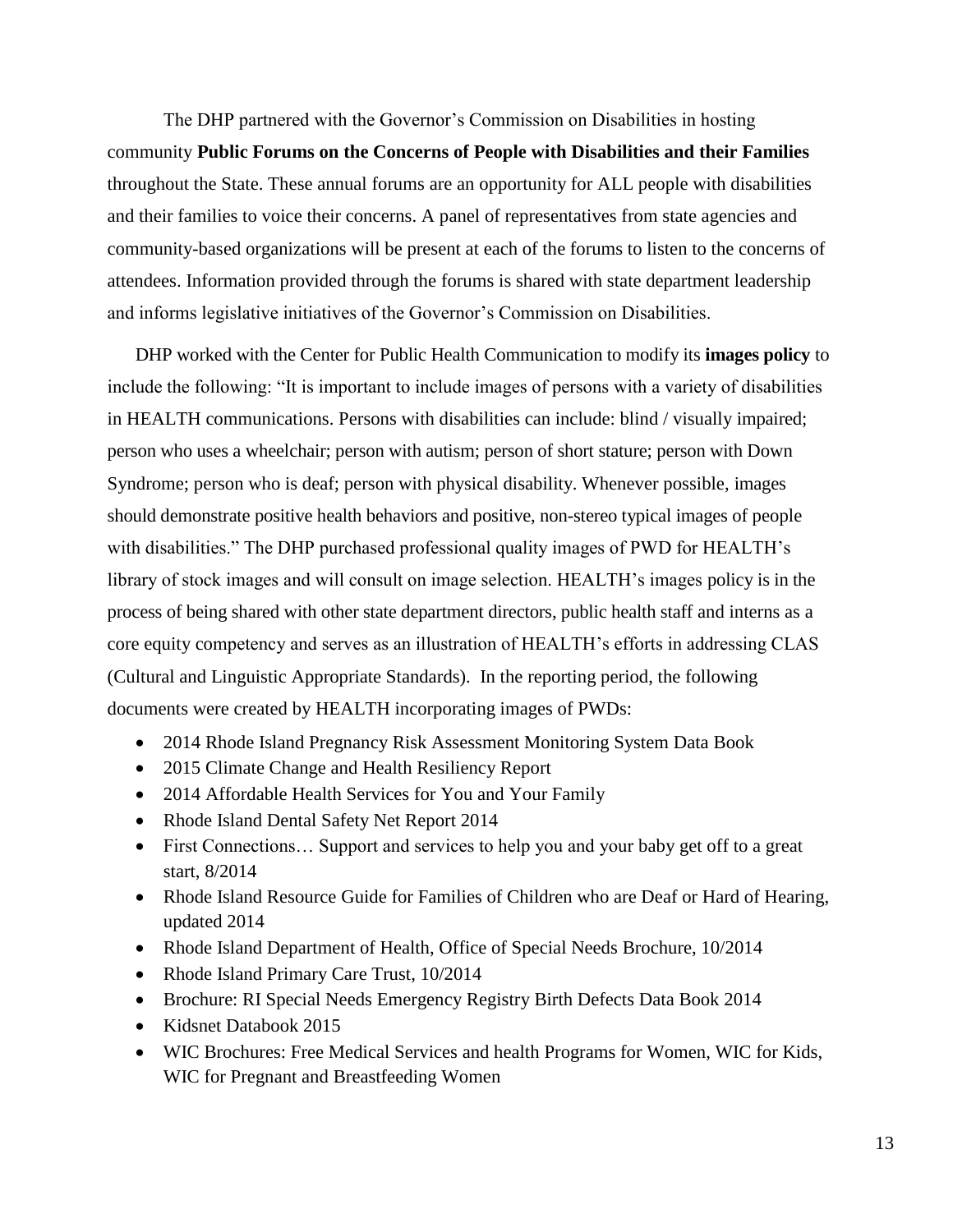#### **Best Practice Initiative:**

#### **Dare to Dream**

**We are facing the reality. We have disabilities. It depends on each personality. Me and the Dream Team are here to inspire you guys. We all have rights to make our own decisions for our lives. Going to school and then stay cool. Accept of who you are and show them your talent. So you can be successful after you beat the high school challenge. (Douggie, Dream Team Member)**

In May of 2009, the Rhode Island Transition Council sponsored a statewide initiative and the first youth with disabilities or special health care needs student leadership conference entitled "Dare to Dream". Modeled after the Dare to Dream initiative developed by the State of New Jersey, the goal of the conference is to provide a forum for high school students with disabilities or special health care needs to begin to explore transition from school to adult life and develop self-determination and self-advocacy skills. Held on a college campus, the conference day's event includes a plenary session, where a selected adult motivational speaker with a disability shares their life experience as a motivation to encourage students to set goals for their own future. The day's program also includes workshops developed and presented by peers. Through these experiences, student expectations and aspirations are raised as they begin to put their disability in perspective and not let it define who they are. Most importantly, from a transition perspective, students view the future as a set of options they control, instead of a predetermined set of events.

Since 2009, RI's Dare to Dream conference has touched the lives of thousands of students, with the number of student groups who participate in the conferences multiplying each year. Teachers, counselors, transition coordinators, and youth leaders continue to support the opportunity the conference provides for students to spend time reflecting on who they are, where they are going in the future, and how they might get there.

The 2015 Dare to Dream Conference at the University of Rhode Island had a registration of over nine hundred youth, and participation from twenty-seven (27) of the thirty-five (35) Rhode Island school districts. The theme of the 2015 D2D was celebrating the ADA's 25th Anniversary. D2D participants learned about important disability rights milestones and highlighted the inclusion they now experience. Rhode Island's Dare to Dream initiative has evolved to not only include an annual youth conference but also ongoing leadership development opportunities and engaging self-determination materials.

"This day taught me… that no matter what your disability is, It won't stop you from being somebody." Dare to Dream Participant, Grade 10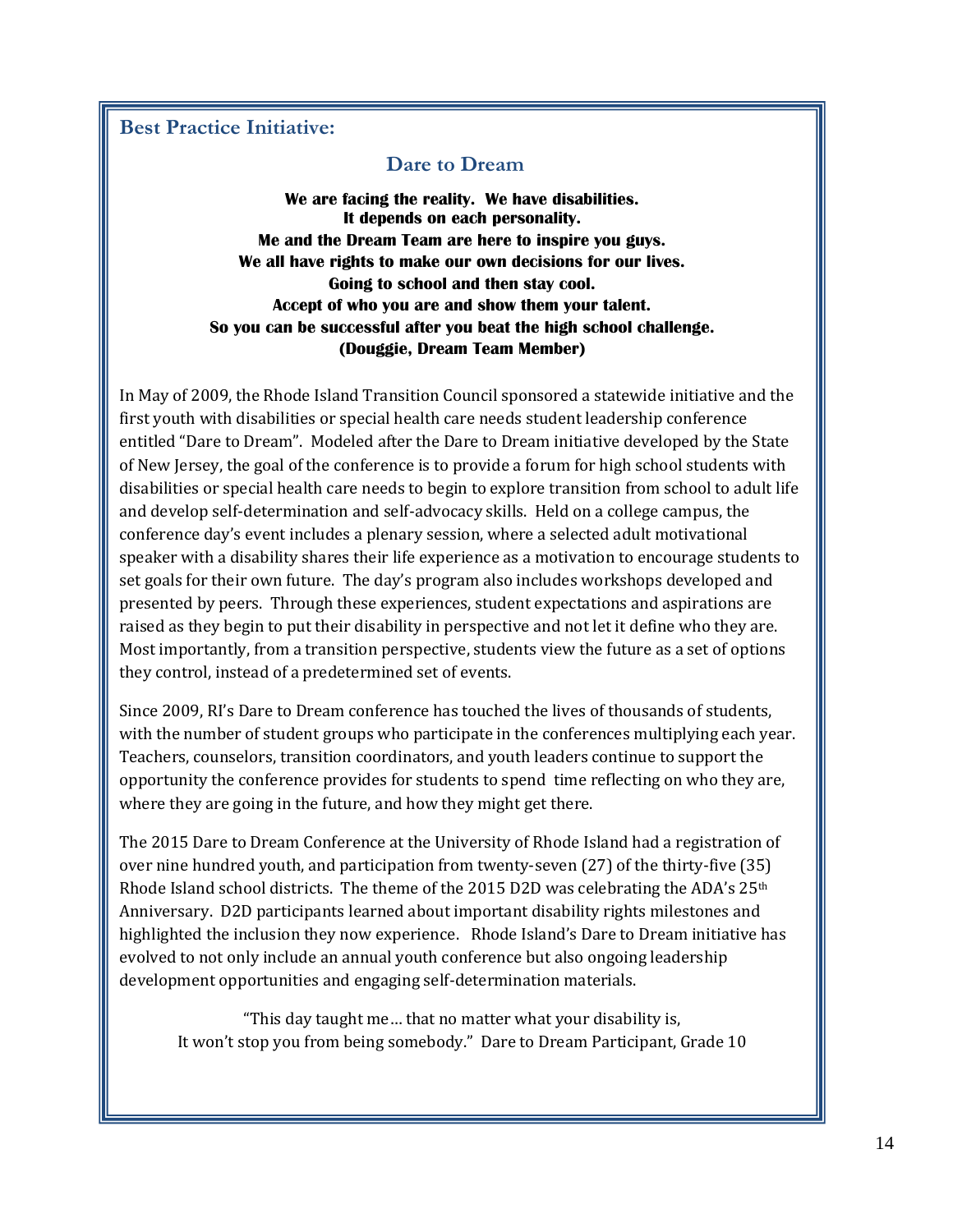The DHP collaborates with HEALTH's **Center for Emergency Preparedness and Response (CEPR)** and other public and private entities to develop a statewide coordinated emergency preparedness system. Public and private entities include: the Rhode Island Emergency Management Agency (RIEMA), the Domestic Preparedness Subcommittee of the Lt. Governor's Emergency Management Advisory Council, the American Red Cross of Rhode Island, and others to plan for and respond to emergencies throughout the state. The DHP conducted a review of the State Emergency Operations Plan (SEOP) for inclusion of PWD in emergency planning and response and compliance with the ADA.

The DHP and CEPR developed an **Emergency Communication Board** to help facilitate communication with those who are unable to speak during an emergency. The tool was tested during the spring and summer of 2013 and has been continued to be utilized by state emergency partners.

A youth preparedness training program entitled **Disaster Readiness Actions for Teens (DRAT)** was presented to youth with disabilities during a summer youth program. The program was researched and planned to address the goal of engaging, educating, and empowering youth to respond safely during community critical incidents such as natural disasters, man-made incidents, public health emergencies, and school threats. The training is segmented into 6 modules, each addressing a separate area of emergency preparedness.

The DHP collaborates with HEALTH's Center for Emergency Preparedness, Rhode Island Department of Health, and Rhode Island Emergency Management Agency to manage a registry for Rhode Islanders with disabilities, chronic conditions, and other special healthcare needs. The **Rhode Island Special Needs Emergency Registry** (RISNER) with a current enrollment of 15,497 is designed to identify individuals who may require special assistance during emergencies. Enrollment in RISNER does not guarantee assistance, but allows first responders to appropriately plan for, prepare for, and respond to the needs of the community. The RISNER registration materials can be accessed through the health.ri.gov website. The following activities were also conducted through the RISNER planning and response:

 $\checkmark$  Promoted, managed, and trained sixty-two first responders and emergency management directors on the Rhode Island Special Needs Emergency Registry over 6 trainings. Also presented at Fire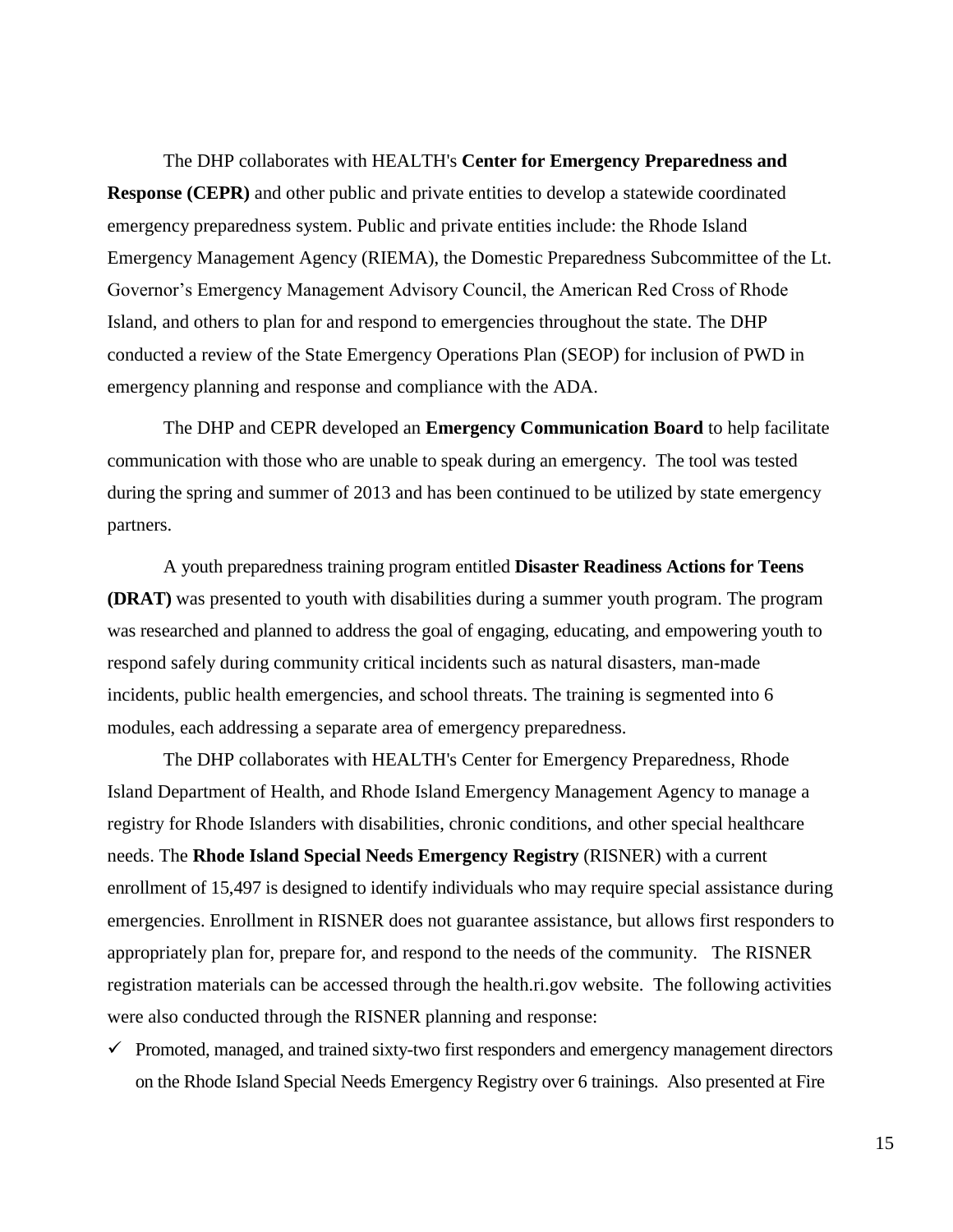Chief's Association and Police Chiefs Association meetings.

- $\checkmark$  Promoted RISNER at fourteen different community events.
- $\checkmark$  Ensured RISNER materials continue to be available through the distribution center to community health centers and clinics, durable medical equipment distributors, home healthcare agencies, and other community organizations to provide education about RISNER and how to register their patients/customers.
- $\checkmark$  Worked with RISNER's partner agency, the Rhode Island Emergency Management Agency, to start a conversation to develop strategies for future outreach, growth, and sustainability of RISNER.
- $\checkmark$  Maintained the number of registrants. (Started with 15,133 on July 1, 2014 and had 15,986 as of December 31, 2014)
- $\checkmark$  Trained 28 of 39 municipalities in the latest version of the RISNER software.
- $\checkmark$  Data in RISNER checked for duplications monthly.
- $\checkmark$  Sent annual mailing to all RISNER enrollees in three batches starting on October 1, 2014:
	- **Batch 1 - all Spanish-speaking enrollees - 715 total.** They had one double sided letter and a form in Spanish.
	- **Batch 2 was for all Providence and Cranston enrollees – 2,878 total.** They had one double sided letter/form in English AND the glossy Community Health Network brochure.
	- **Batch 3 – was for all the rest of the enrollees across the state - 10,559 total.** They had one double sided letter/form in English.